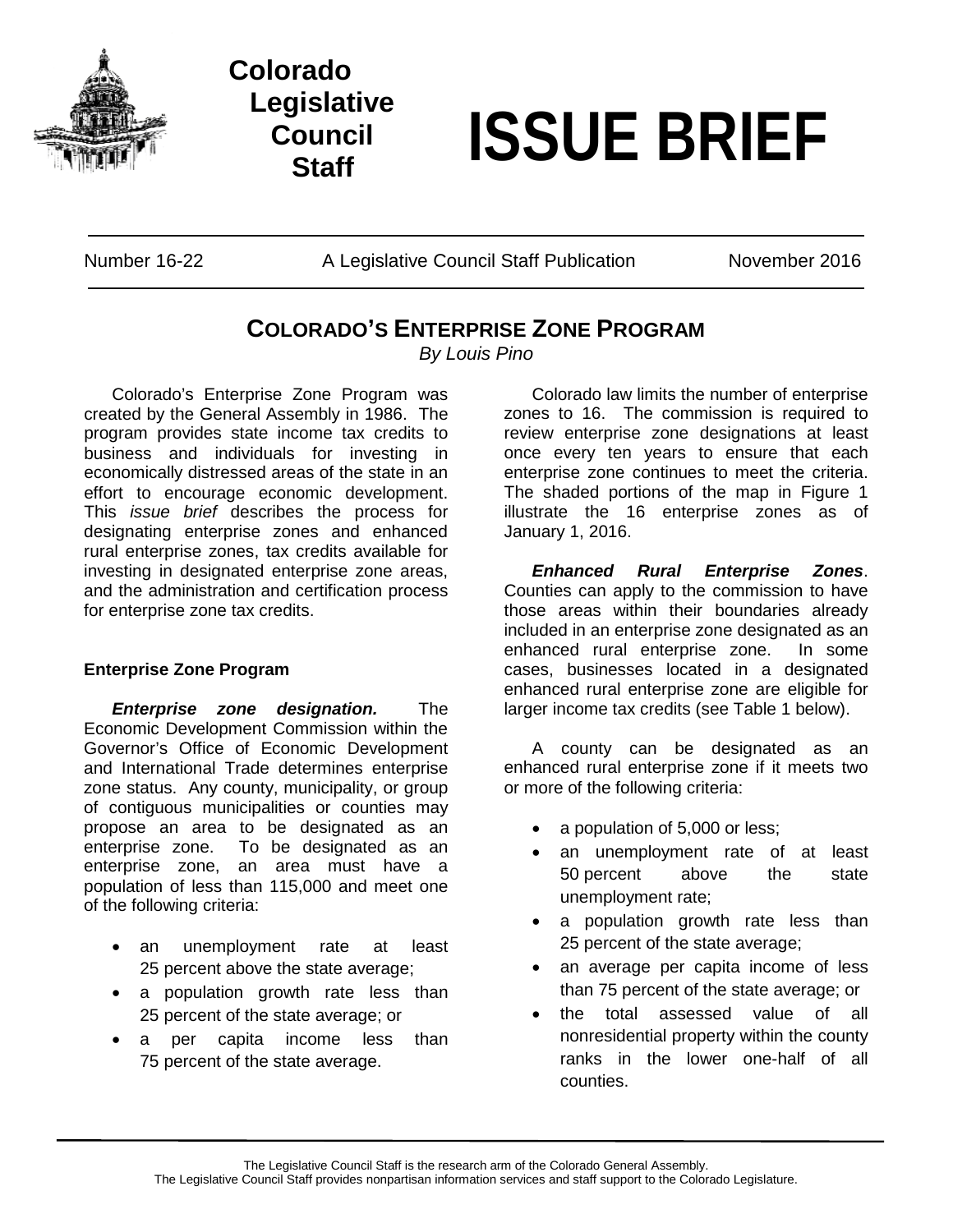The commission is required to revise the list of eligible counties every two years. For calendar years 2015 and 2016, 29 of Colorado's 64 counties (45 percent) are designated enhanced rural enterprise zones. Figure 2 shows the counties designated as enhanced rural enterprise zones.

*Administrators.* A local enterprise zone administrator oversees administrator is designated by the applicable local governments and is responsible for implementing the zone's economic development plans. In addition, the administrator is responsible for submitting annual documentation to the commission about the achievements of the zone's economic development objectives.

*Tax credits.* As of January 1, 2016, the enterprise zone program offers ten different state tax credits. Table 1 on page 3 provides a list and description of tax credits available to corporations, business partnerships, and individuals who locate, invest, or contribute to qualifying activities within a zone.

Each income tax year, taxpayers seeking to claim a tax credit (excluding the Contribution Project credit) must have a zone administrator precertify the investments before they are made. The taxpayer must certify that he or she is aware of the program and that the tax credits are a contributing factor to the investment activity.

In FY 2014-15, the commission certified approximately \$97 million in enterprise zone tax credits. The investment tax credit made up 64 percent, or \$61.5 million of these certified credits. Taxpayers contributing to qualified projects earned the next highest amount at nearly \$19 million, or 20 percent of certified credits

Not all tax credits that are certified are actually claimed. Some recipients do not follow through with the program requirements. Others may not have enough tax liability in the current year to claim the certified credit. Only tax credits that are claimed impact state revenue. However, credits not claimed in the current year

may be carried forward and used in future years. Table 1 shows the amount of enterprise zone credits certified and claimed in FY 2014-15.

#### **Figure 1 Colorado Enterprise Zones**



*Source: Colorado Legislative Council.*

#### **List of Enterprise Zones**

- 1. Weld 9. Northeast Central
- 2. Denver 10. South Metro
- 3. Pikes Peak 11. Central and Southern
- 4. Adams 12. Region 10
- 5. Mesa 13. Pueblo
- 6. Southwest 14. North Metro
- 7. Southeast Cental 15. Larimer
- 8. Northwest 16. Jefferson
	-

#### **Figure 2 Counties Designated as Enhanced Rural Enterprise Zones (2015-16)**



*Source: Colorado Legislative Council.*